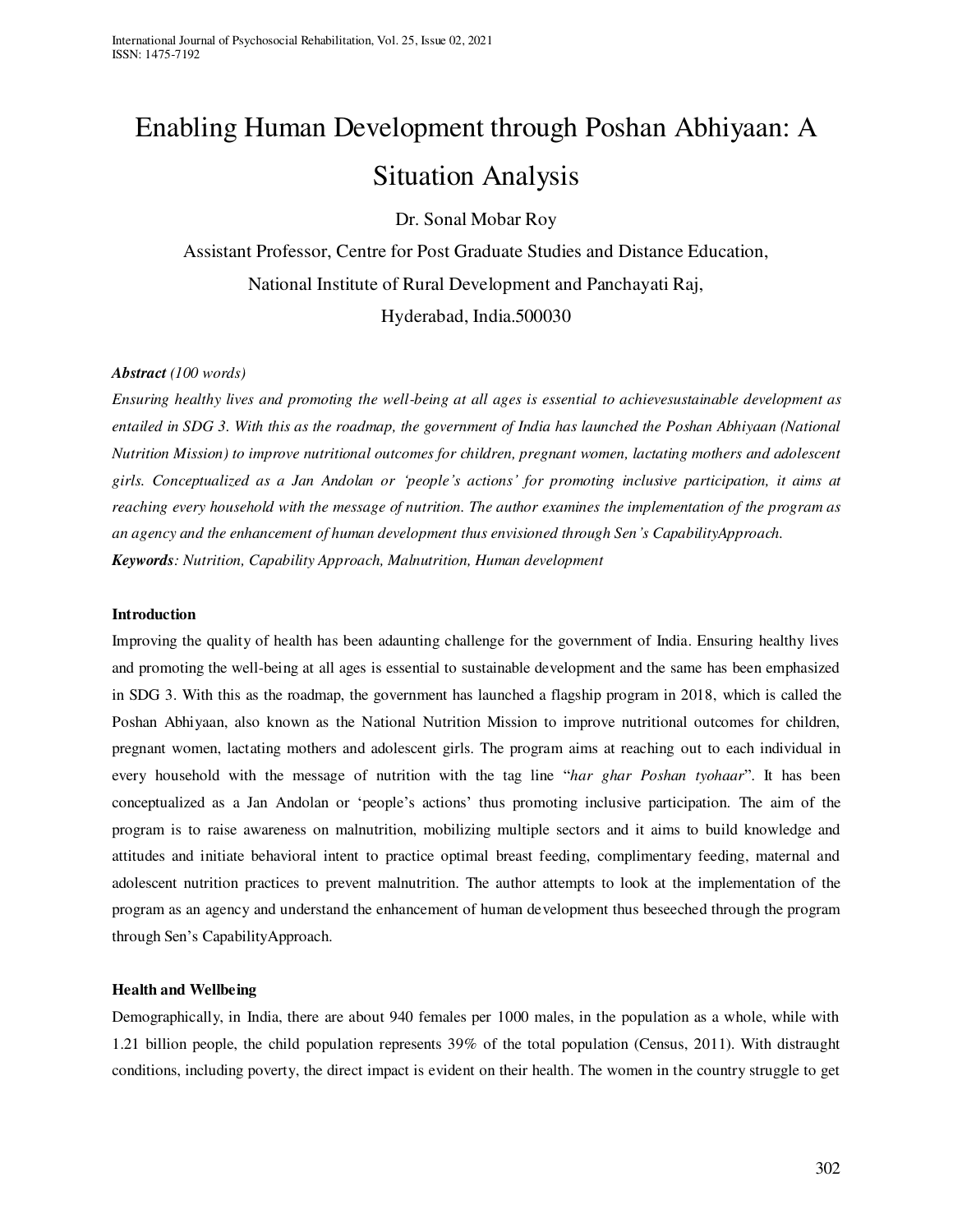even the basic supplements such as iron and folic acid which can potentially negatively impact the health of the mother, help her during pregnancy and also in fetal development.

According National Family Health Survey (III), more than half the female population in India (55%) have anemia, including 39% with mild anemia, 15% with moderate anemia and 2 percent with severe anemia.Findings of the Global Nutrition Report (2017)ranked India at the bottom of the table with maximum number of women impacted with anemia in the world, followed by China, Pakistan, Nigeria and Indonesia. This could be due to various sociocultural reasons that are ingrained in our behavior such as putting the family before self when it comes to care factor, apart from low literacy, poverty, and lack of awareness about nutrition and hygiene. Anemia among women in the reproductive age often leads to health issues in the conceiving mother and her child. The child also faces the danger post birth.

To strengthen the Iron and Folic Acid (IFA) intervention, a concerted effort of community-level health workers such as accredited social health activists (ASHA), auxiliary nurse midwives (ANM) and aanganwadi workers (AWW) is put in place. Moreover, food-based strategies that involve dietary diversification and food fortification, food supplementation and improvement of health services are made mandatory to reduce the condition of anemia among women.

It is hereby essential to understand some of the basic concepts related to nutrition and health. As per the Annual Health Survey Report, *Stunting*is the effect of an insufficient intake of vital nutrients over a long period of time and frequent infections, leading to a failure to reach a linear growth potential. It is also termed as low height-for-age, is associated with poor socio-economic conditions, inappropriate feeding habits and an amplified risk of exposure to adverse conditions such as illness. On the other hand, severe weight loss due to acute starvation or disease is called *Wasting*.Furthermore, *Anemia*is a condition wherein deficiency of red blood cells results in weariness and the oxygen carrying capacity of the red blood cells is insufficient for physiological needs, which vary by age, sex, altitude, smoking and pregnancy status. It may be caused by deficiency of iron, although other conditions like deficiencies in folate, vitamin B12 and vitamin A, chronic inflammation, etc. and inherited disorders can all cause anemia. Another related concept is that of Body Mass Index (BMI), which is an index of weight-for-height and helps in determining whether one is underweight, overweight or obese. It is determined by the weight in kilograms divided by the square of the height in meters (kg/m2).

#### **Importance of Nutrition**

In India, the iron deficiency aka anemia has created a havoc. It has deleterious impact on the physical and mental growth of one's body. Tiredness and weakness are its major characteristics. To combat this challenge, the government has supplied IFA tablets and promoted iron-rich foods too. Though the country is taking big strides on the road to development, India is still struggling with worst level of malnutrition. One of the major programs to tackle this situation is Integrated Child Development Services (ICDS) and is in implementation since 1975.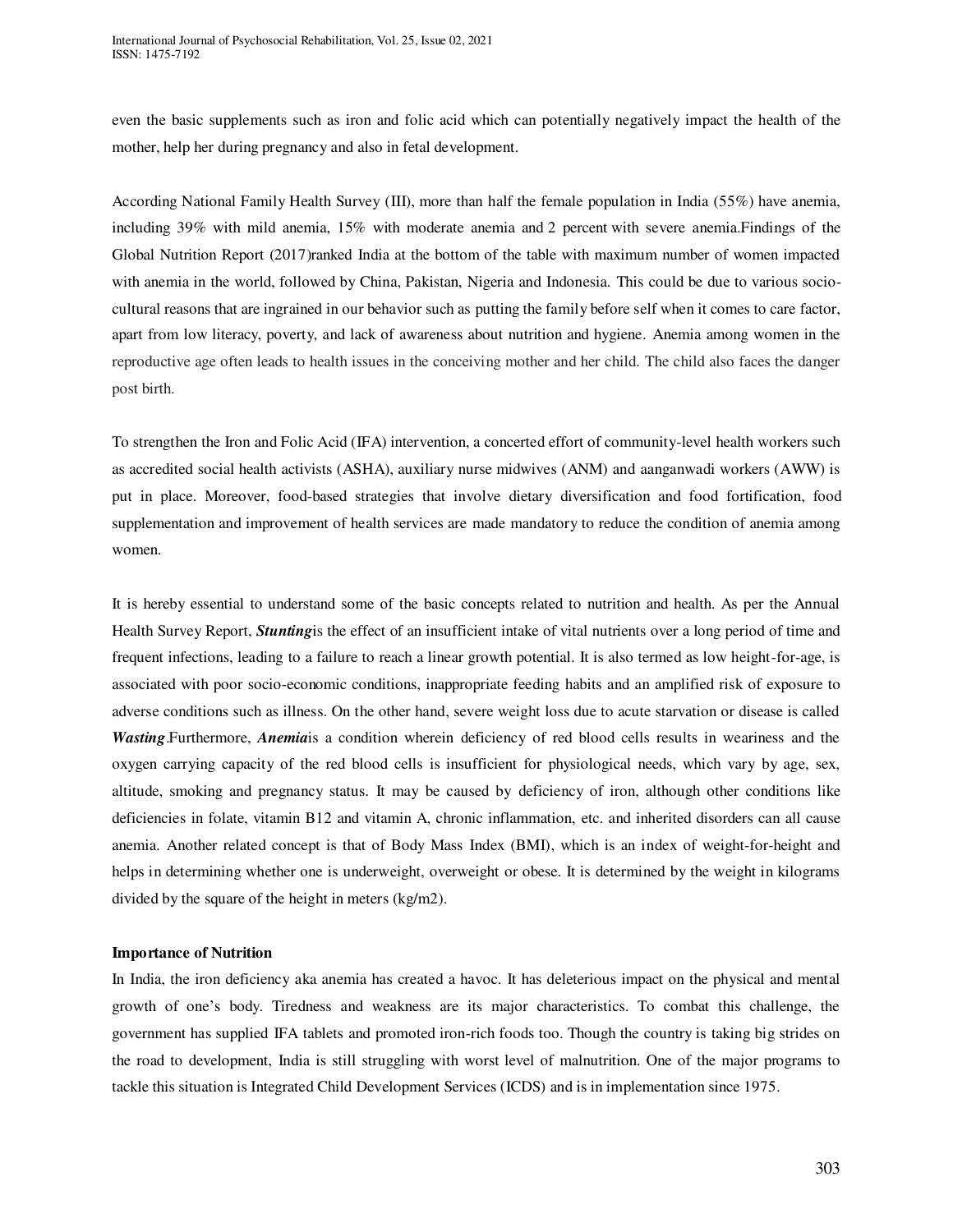Some of the targets of this National Nutrition Mission include reducing low birth weight by 2%, stunting by 2%, under nutrition by 2% and anemia by 3%, per annum, among the children and young women. Although the target to reduce stunting is at least 2% p.a. the mission strives to achieve reduction in stunting from 38.4%(NFHS-4) to 25% by 2022 (Mission 25 by 2022).

According to National Family Health Survey-4, IMR has gone down to 41 in 2015-16 from 57 in 2005-06. It was seen that mothers who consumed IFA for 100 days or more when they were pregnant doubled in 2015-16 to 30.3% from 15.2% in 2005-06. Also, children age 6-59 months who were anemic (<11.0g/dl) (%) was 58.6% in 2015-16 and 69.4% in 2005-06. Non-pregnant women age 15-49 years who were anemic (<12.0 g/dl) (%) 53.2% in 2015-16 and 55.2% in 2005-06. All women age 15-49 years who are anemic is 53.1% in 2015-16 from 55.3% in 2005-06.As per UNICEF, 38% of the children younger than five years of age are stunted, and 21% are wasted, manifestation of chronic malnutrition. It is associated with an under-developed brain, which results in diminished mental ability and reduced learning capacities (Global Nutrition Report, 2018). Due to this, children are not able to perform well in schools and labeled as 'slow learners'. UNICEF also reports that 70% of the adolescent girls in India are anemic and half of the cohort are below the normal body mass index, which further brings in risk in pregnancies. Further, it adds, that stunted growth is caused because of poor nutrition in the first thousand days after birth. This has further implication in impaired cognitive ability. Though the 2019 edition of the joint malnutrition estimates show that there is a decline in stunting since 2000, it is seen that nearly one in four-149 million children under 5- were stunted in 2018 and 49 million approximately suffered from wasting.

A pro-nutrition social transformation agenda needs to be put in place to guarantee a healthy and competent population.There has been a high rise in diseases, lowered brain drain development in children and consequently lowered potential as individuals. The effects of poor nutrition and its repercussions have become evident through various studies and have already started affecting nation's holistic socio-economic growth and productivity silently but adversely.

As Moser and Norton (2001) put forth, human capital includes investments in education, health and nutrition of the individuals. It is one's health and nutrition that indicate his/her well-being. Talking about development, especially human development requires that one's well-being is taken note of.

#### **Poshan Abhiyaan**

Celebrating the festival of nutrition is the trademark slogan of Poshan Abhiyaan. The Poshan Abhiyaan, also known as the National Nutrition Mission (NNM) was set up with a three year budget of Rs. 9046.17 crore commencing from 2017 - 18. The scheme would be under the aegis of Women and Child Development Ministry. The Poshan Abhiyan was aimed at reaching every household with the message of nutrition with the tag line "*har ghar Poshan tyohar*". There is an integrated dashboard for monitoring progress. The program is based on Jan Andolan guidelines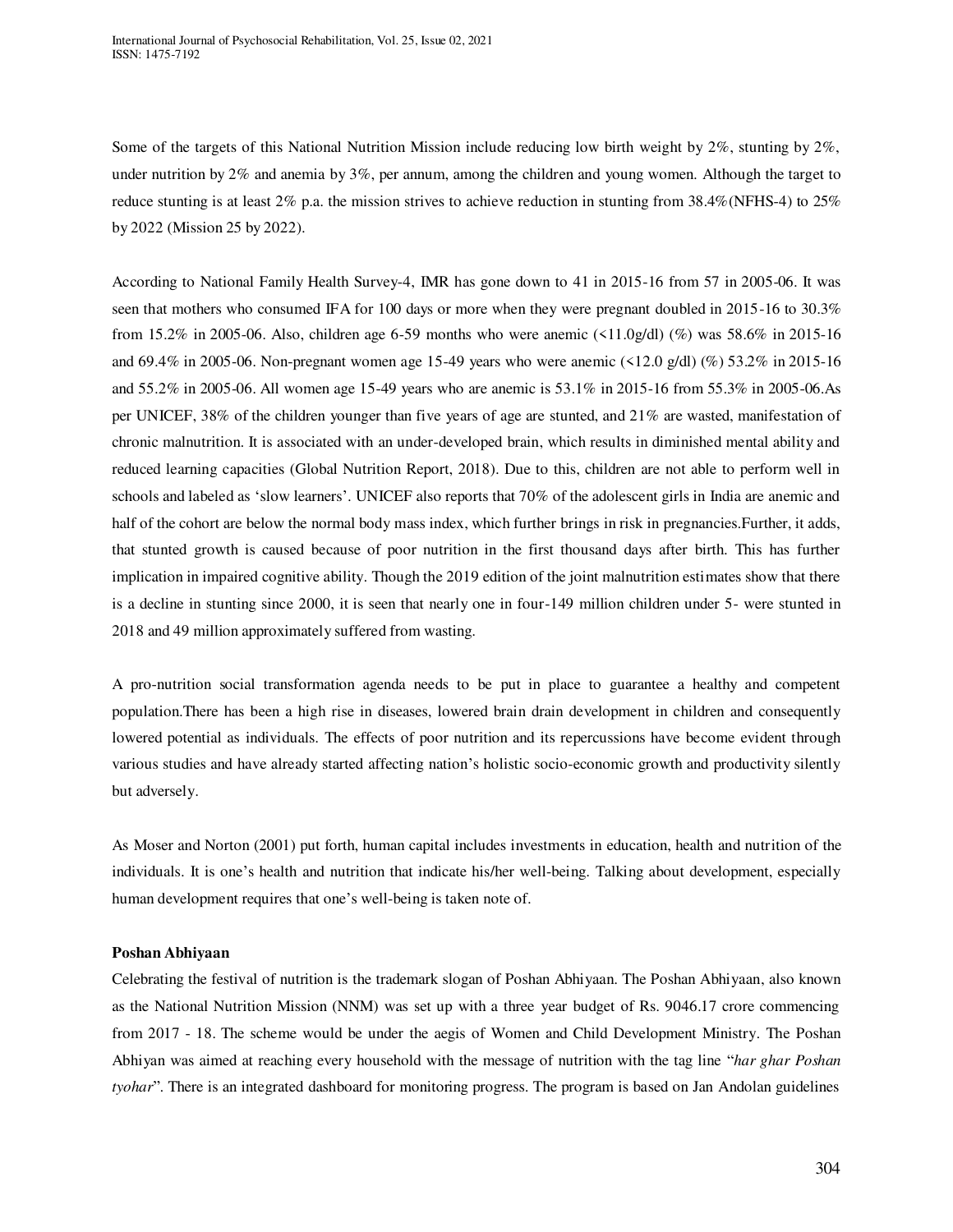and is based on eight themes: *Antenatal care, Optimal breastfeeding (early and exclusive), Complementary feeding, Anemia, Growth monitoring, Girls-education, diet, right age of marriage, Hygiene and sanitation* and *Eat healthy food fortification.* 

The suggested activities are divided into two categories. The Scheduled activities include Convergence Action Plan Meeting- State, District, Block; VHSND day; CBE; ECCE day; DAY-NRLM weekly meeting; Home visits by ANM/ASHA/AWW-HBNC and Gram Sabha meeting. On the other hand, the suggested activities include Prabhat Pheri, Poshan Melas, Poshan rallies and walks, Nukkad nataks, Yuva Shakti Rallies, School based events, Recipe demonstration, and Public events. The program aims to achieve convergence with various programs such as Aagnawadi services, Pradhan Mantri Matru Vandana Yojana, Scheme for Adolescent Girls, Janani Suraksha Yojana, National Health Mission, SBM, PDS and MGNREGS.

# **Coverage of the Program**

The government has envisaged a holistic approach, wherein all 36 states/UTs and districts are covered in a phased manner. There were 315 districts in 2017-18, 235 districts in 2018-19 and the remaining districts would be covered in 2019-20. The program aims has a humungous task to reach out to 10 crore (1.37 billion) people.

The Poshan Abhiyan has been conceptualised as a "*Jan Andolan*" or 'People's movement' and calls for their '*bhagidaari*'. It incorporates inclusive participation of public representatives of local bodies, government departments of the state, social organisations and the public and private sector at large. The stakeholders include:

- 1. MoW&CD: Nutrition,(Poshan Abhiyaan, ICDS, BBBP, PMMVY)
- 2. MoHRD (Mid-day Meal Scheme, UDISE)
- 3. MoH&FW (MAA, RKSK, AMB, IDCF, Indradhanush, HBNC, HBYC, RBSK, NHM)
- 4. MoDW&S (SBM, SDW & WASH)
- 5. MoRD (DAY-NRLM, MGNREGS)

The above mentioned are partners and also provide technical assistance. They focus on coverage, continuity, intensity and quality. The various partnerships and platforms have been identified for successfully implementing the program.

- 1. Influencers/celebrities, think-tanks for Jan Andolan
- 2. Private sector
- 3. Academic institutions, civil society
- 4. Volunteers

The above have been identified to mobilise and support the program and make it successful. The core group for Jan Andolan (MoW&CD) is there for promoting and support. They provide *Technical assistance*, *coordination*, *convergence* and *monitoring*. The underlying principle of the Jan Andolan includes the aspirations of the people. By mobilising people and taking cognisance of their needs and aspirations, the government wants to bridge the wide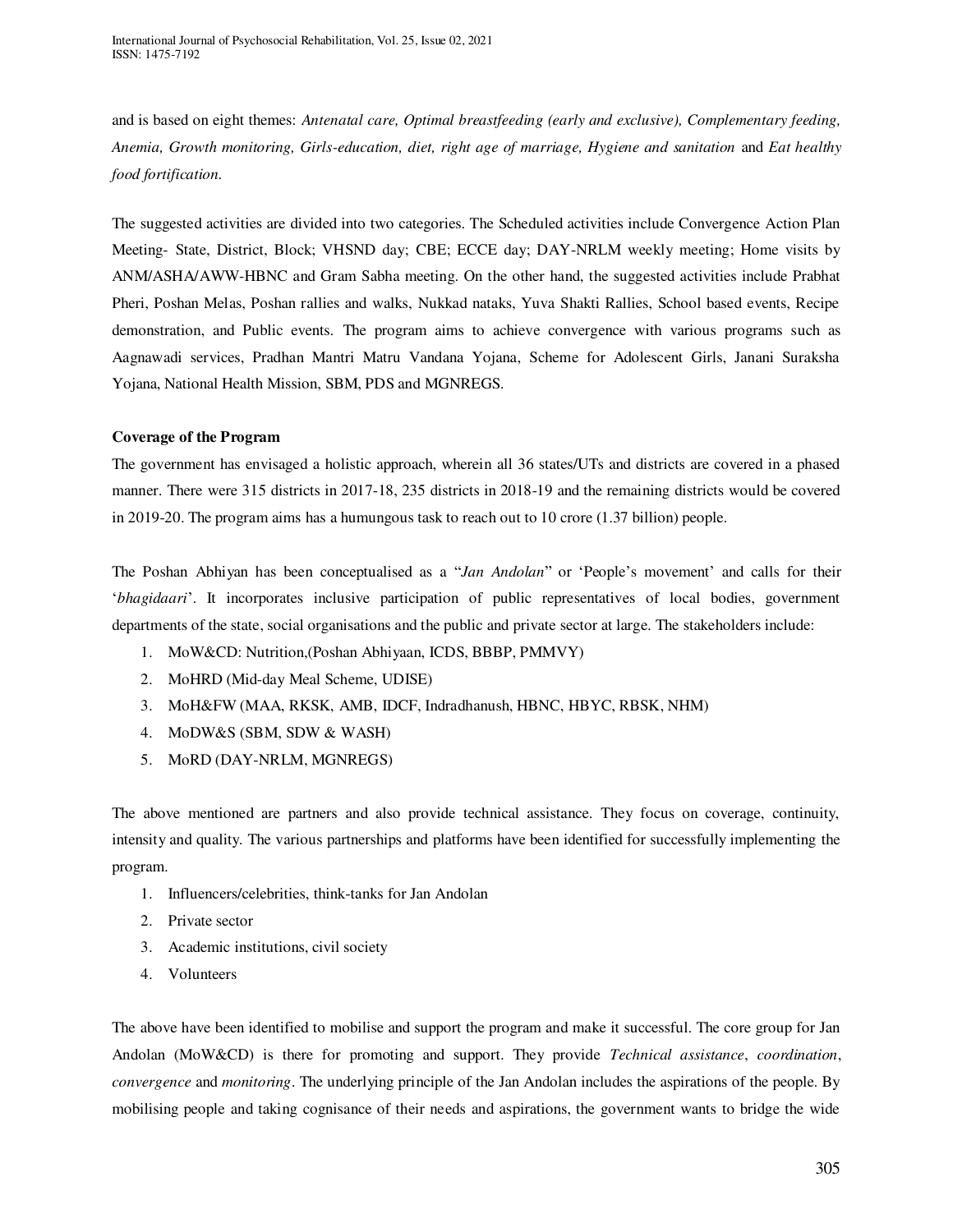gap between people and the scheme. A perception of shared status and identity is being kindled through this program. Moreover, applying the basics of Nudge Theory, wherein appreciation is garnered on progress is a good way of motivating. Adding rewards to the above enhances the people's enthusiasm.

The main objectiveof the Jan Andolan, as proposed by the government, is to create awareness that cuts across sectors nationwide, on impact of malnutrition and 'call for action' for each sector's contribution to curb malnutrition. Secondly, it seeks to mobilize multiple sectors and communities to create intent to consume nutrient rich food. Lastly, it aims to build knowledge, attitudes and behavioral intent to practice optimal breast feeding, complimentary feeding, maternal nutrition and adolescent nutrition practices to prevent malnutrition, including Severe Acute malnutrition (SAM) and anemia.The above objectives are envisaged through two approaches, namely, *convergence* wherein all ministries/departments as well as schemes and programs converge and bring together platforms. Secondly, the *community engagement* is the approach to keep the ball rolling. Moreover,*advocacy* is the key approach as it is vital that mass-mobilization for multi-sectoral participation is focused upon. Since various stakeholders are involved, the approach also requires being multi-dimensional in nature. Lastly, *story-telling* through Trans-media is looked forward to. It is crucial that all stakeholders find connect with the nutrition program and so a common narrative to weave through the platform needs to be constructed with the tagline of 'Sahi Poshan, Desh Roshan' as the underpinning.

## **Themes**

The Poshan Abhiyan has identified ten themes to cover the spectrum of multi-sectors engaged with the implementation process. The ten themes are as follows:

- 1. Ante-natal check-up, diet of pregnant women, calcium supplementation, institutional delivery and early initiation of breastfeeding.
- 2. Optimal breastfeeding
- 3. Complementary food and feeding
- 4. Full immunisation and Vitamin A supplementation
- 5. Growth monitoring and promotion
- 6. Anaemia prevention in children, adolescent girls and women-diet, IFA, deworming
- 7. Food fortification
- 8. Diarrhoea management
- 9. Girls education, diet and right age at marriage
- 10. Hygiene, sanitation and safe drinking water

#### **Roles and Responsibilities**

For smooth functioning and implementation of the program, it is required that the roles and responsibilities are distributed. The same is done in Poshan Abhiyan and the delegation is done at National level, State level and District level. The Poshan Abhiyan-Jan Abhiyan coordinates the three messages for behavioral change:

- To reduce malnutrition, anaemia and low birth rate
- To address under and over nutrition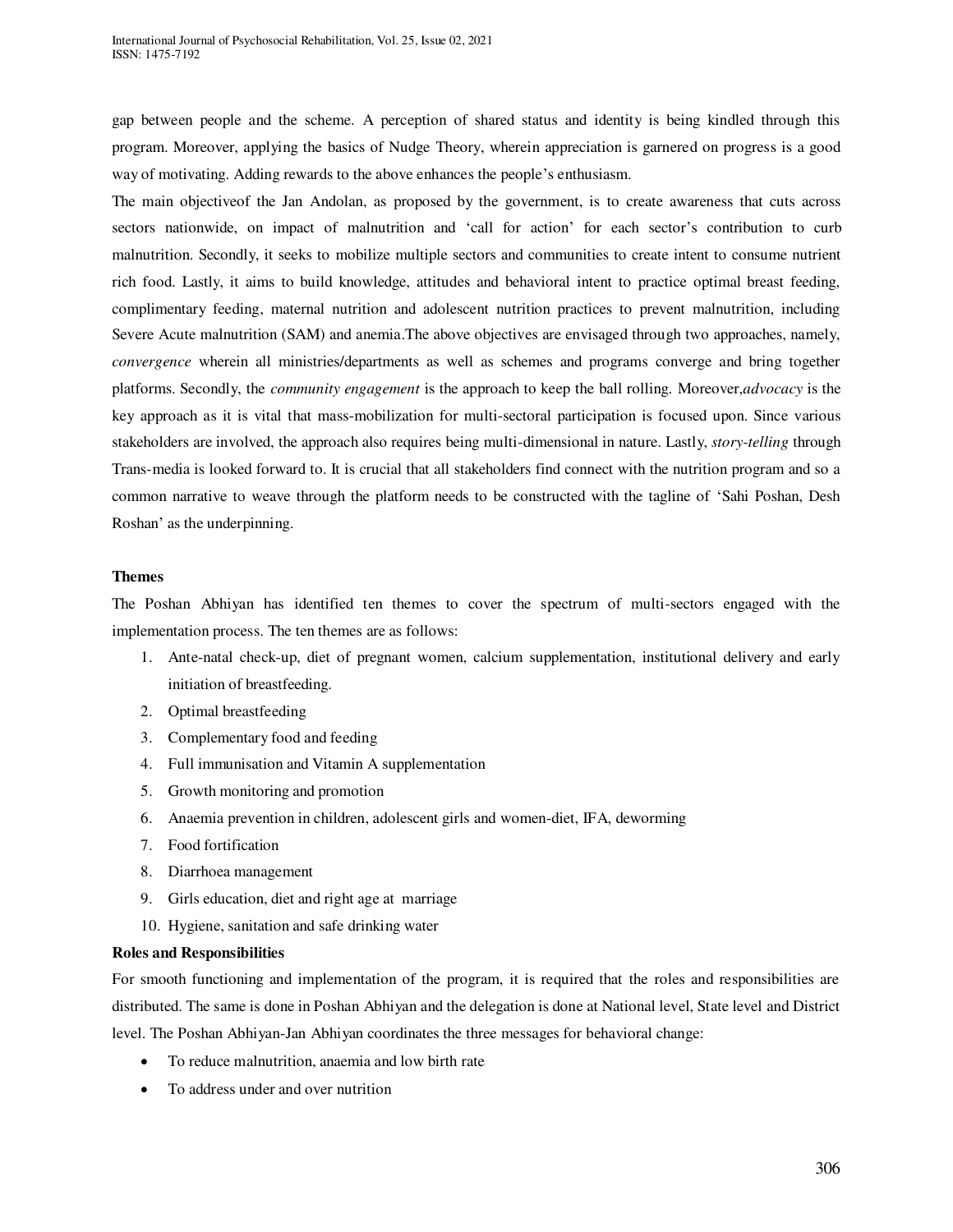To ensure a bright future for India.

#### **Sen's Capability approach**

The Capability Approach as put forth by Sen (1999) has a moral framework and offers an evaluative approach. As Alkire (2002) suggests, the approach proposes that social arrangements should beprimarily evaluated according to the extent of freedom people have to promote or achieve functionings they value. Sen, in his writings, has left some loose strings and has made an attempt to combine the two formulations of capability, i.e., freedom and valuable beings and doings. As Sen (1999) writes, 'human' development is any development that promotes the most human trait-agency. In the life course of Individuals, human development is the maturation of one's genetic traits. He says that applying the same logic to the trajectory of societies, all changes that bring a larger number of people in the situation to more fully realize their agentic traits, it is to be characterized as 'human development' (Welzel et.al. 2003).

As Drèze & Sen (2002) remark that the approach is essentially a 'people-centered' approach, which puts human agency(ratherthan organizations such as markets or governments) at the centre of the stage. They stress on the factor of freedom and concern themselves with social opportunities that are influenced by social circumstances. Therefore, in the CapabilityApproach, focus is on capabilities to function though it does not prioritize one capability over another. It focuses on human development because its basic premise is the capability approach and the whole discourse revolves around it. As Sen has stressed over and over again in his writings that the objective of development is to expand capabilities though in the elaboration further, he talks about choices available to people also. The paper here argues that more the capabilities, more the participation of the people in their socio-economic affairs. It will give people the strength to fight vulnerability, have the courage to cope with hunger, weakness and other such insecurities.Hence, we see that through the scheme of Poshan Abhiyaan, the attempt is to curb malnutrition and envisage healthier population. This will help people lead a prosperous life which they are otherwise devoid of. At this interstice, we see through the lens of the Capability Approach wherein "*development is about providing conditions which facilitate people' ability to led flourishing lives*" (Deneulin and Stewart 2002).

#### **Discussion**

For any program to be implemented successfully, an acceptance from the people for whom it is designed is a prime factor. The Poshan Abhiyaan is a form of Jan Andolan and requires people's participation, without fail. Herein, comes the role of *Swasth Bharat Preraks.*They are the game changers for fast track implementation of the program. By synergizing frontline functionaries and volunteers like, DAY-NRLM Self Help Groups, ANMs, Cooperatives, *Swasth Bharat Preraks* etc., the Ministry is planning to cover the masses thereby acting as catalyst for converting the mission into Jan Andolan. Under the Abhiyaan, *Swasth Bharat Preraks* will be deployed one in each district for coordinating with district officials and enabling fast and efficient execution of the Abhiyaan across the country. They would function as promoter for fast tracking the implementation of the Abhiyaan. By June 2018, 315 *Swasth Bharat Preraks* are likely to be deployed in 315 districts of Phase I of the Poshan Abhiyaan and the target of the mission is to bring down stunting among children in the age group 0-6 years from 38.4% to 25% by 2022.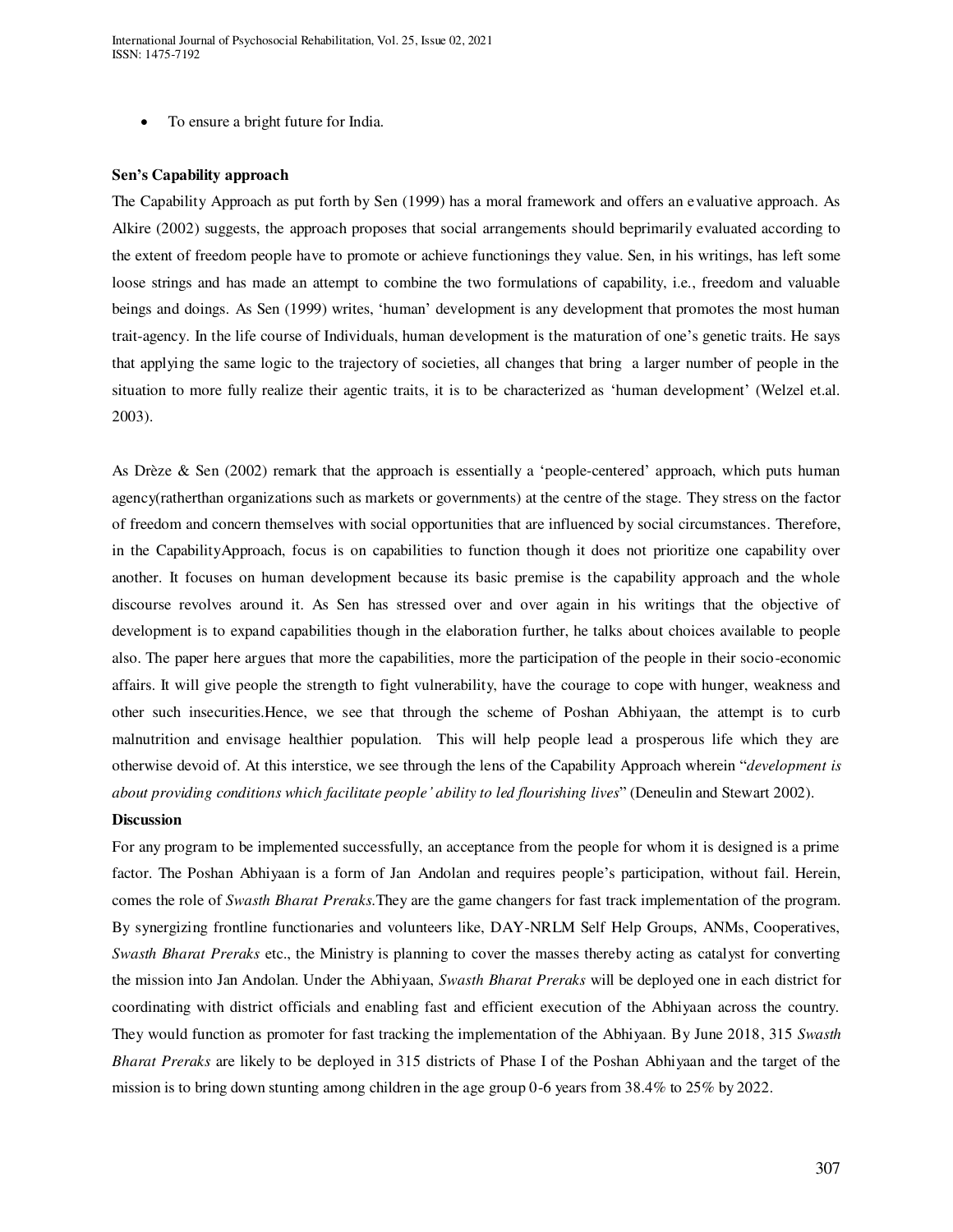Capability approach is a multi-diverse concept that helps us to understand inequality in society, prevalence of poverty and people's well-being. Here, it is to be understood that capabilities are the freedom that an individual enjoys in terms of functionings. This offers a broad framework that is normative in nature and helps in assessment of individual well-being and social arrangements.The concept revolves around people's capabilities as in what all they can do or perform effectively. It focuses on their quality of life as well.Human Development Index (HDI) is also a minimal listing of capabilities focusing on quality of life. People coming from diverse cultures harbor different values and social norms. These further reflect on one's capabilities too. When we talk about Capability Approach, we focus on person's 'basic capabilities'. In this paper's context, it would be meeting one's nutritional requirements apart from the basic needs of clothing and shelter.

Human development should be considered as a process of expanding and enlarging choices available to the people. This widening of spectrum leads to two facets: firstly, the formation of human capabilities which are due to increased health and knowledge and secondly, is the manner in which people use their acquired capabilities, either for work or for leisure. It not only covers basic needs, but also looks at dimensions of inclusiveness. So, the main focus of human development is humans or people, and secondly the opportunities provided to them for fulfillment of living in a satisfied manner. The human development can be conceptualized in the following dimensions as is mentioned below:



Figure 1: Dimensions of Human Development (Source: http://hdr.undp.org/en/content/what-human-development)

The success of the Poshan Abhiyan rests on the ability of the Aanganwadi Workers (AWWs) to deliver services effectively and communicate and support beneficiaries to adopt core nutrition practices.

The digitization includes a Rapid Reporting System to collect the online data on Integrated Child Development Services (ICDS) scheme from Aanganwadi Centres (AWCs) by introducing simplified aanganwadi monthly progress report (AWMPR). The secondary data in the Poshan Abhiyaan portal reveals that the participation of the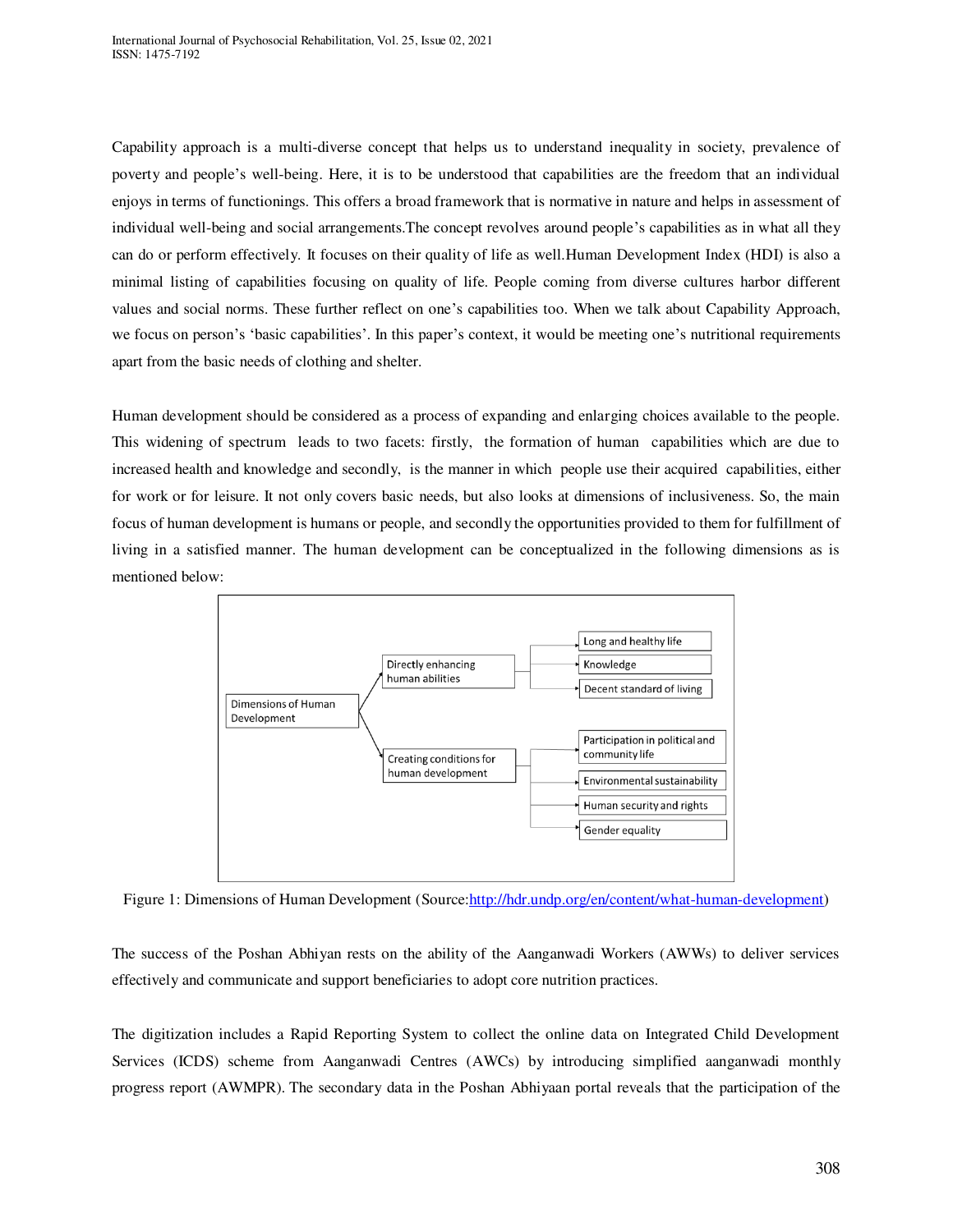people in themes viz, Poshan (Overall Nutrition) is 988615, Breast feeding 166197, Complementary Feeding 282644, Immunization 15183, Growth Monitoring 221269, Food Fortification and micro nutrients 147844, Diarrhea67441, Hygiene, Water and Sanitation 307011, Anemia 171510, Adolescent Education, Diet, Age of marriage 121890, Antenatal Check-up 208952 and ECCE 312990.

Out of 29 states and 6 Union Territories, Madhya Pradesh, Gujarat, Andhra Pradesh, Rajasthan, Bihar, Maharashtra, Tamil Nadu, Uttar Pradesh, Chhattisgarh, Jharkhand, Haryana, Telangana, Uttarakhand, Chandigarh, Himachal Pradesh, Assam, Karnataka, Kerala, Punjab, Mizoram, Odisha, Jammu & Kashmir and Delhi are participating in the Poshan Abhiyaan, in all the activities. However, in Meghalaya, Arunachal Pradesh, Sikkim, Daman and Diu, Manipur, Andaman & Nicobar, West Bengal, Puducherry, Tripura, Goa, Nagaland, Dadra and Nagar Haveli and Lakshadweep states, the program will be operationalized in coming phases.

Malnutrition is a multi-causal problem entangled in the sphere of poverty, illiteracy and physical incapacity. Not only does it influence an individual socially, but economically as well. It is seen that productive capacity is affected due to low energy, slower brain development & morbidity. The costs of malnutrition have been studied to vary from 2 per cent to 16 per cent of GDP depending upon location and sector. It can be conclusively stated that to fight malnutrition there is need of stronger determination, political commitment in the form of special policy intervention, budgetary capacity and monitoring. Ensuring good nutrition is the single most important, cost-effective means of advancing human well-being. Providing accessibility to nourishing food, educating about the importance of intake of all essential micro as well as macro nutrients and making it mandatory to monitor health status especially of women and children can help raise an efficient demographic dividend. This demographic profile can boost productivity and spur economic growth in the forthcoming years. However, this assumption is based on the premise that there will be a cohort of healthy population, who are educated and skilled and will maintain good health for the rest of their life as well. But it may be belied by health threats that can drain the demographic dividend.

#### **Conclusion**

The author extends the Capability Approach from the domains of economic development, to the premises of social development (drawing from the works of Alkire 2002, Clark 2002 and Nussbaum 2000). It is envisaged that a healthy population is more participative in nature. It proffers a strong base to the decentralized planning structure of the government. A demographic dividend that is healthy has a low risk of dying due to preventable diseases (the current scenario). It is time that India turns its crises into strengths. The strong demographic dividend that India nurtures can only be realized well if the members of the community are healthy and nurtured well. Having invested in good health will definitely give huge returns. It is time that the government takes cognizance of the stringent high incidence of severe underweight and stunting of children across the country.

The women and children in India face a severe nutritional challenge. It is envisaged that this 'Jan Andolan' would definitely result in a mass awareness about challenges related to nutrition, breast-feeding and good diet. Timely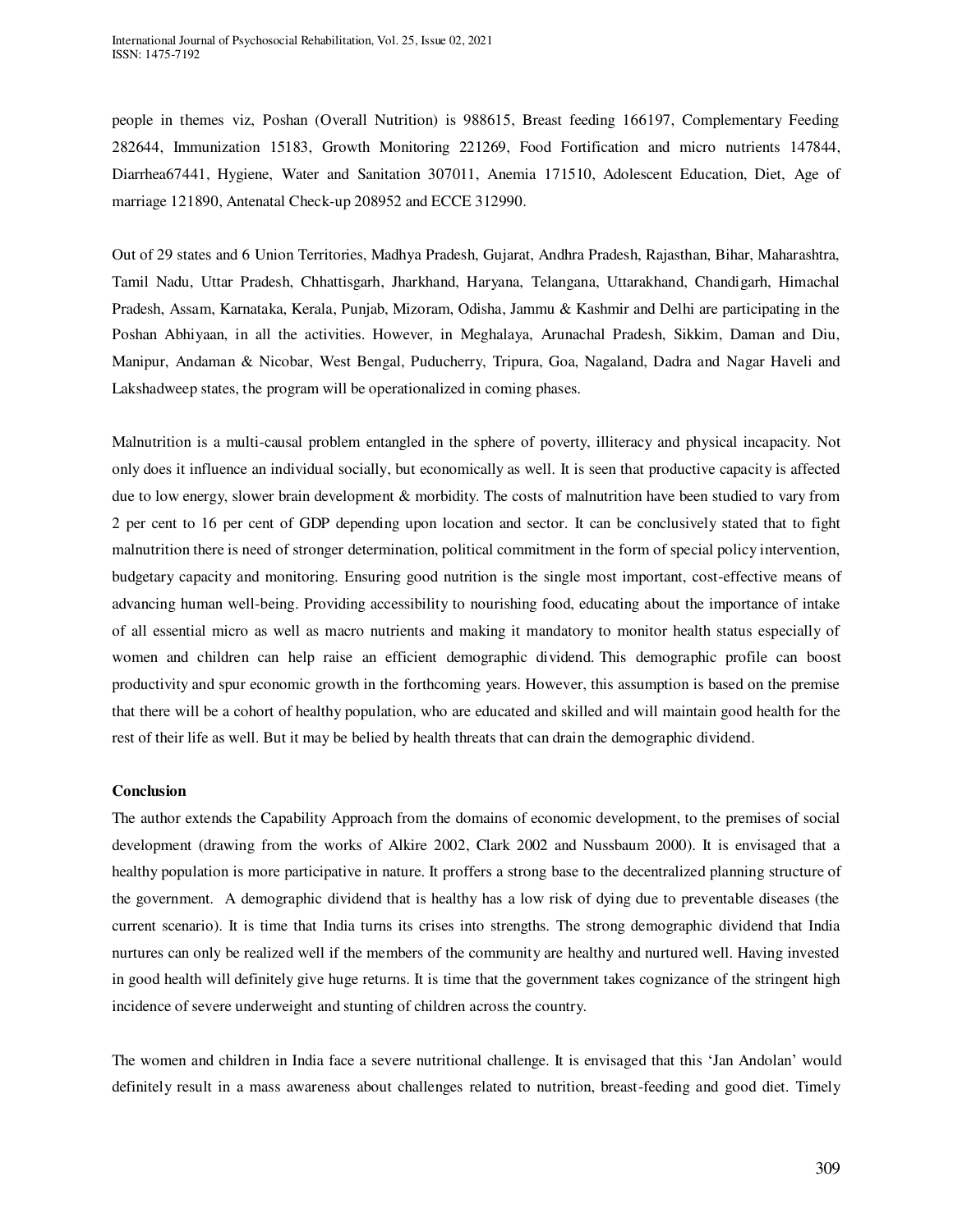detection and preventive measures can help reduce the burden on the society. The program aims at *building synergies* across implementing agencies and frontline workers binding them with a common purpose and target. The ICT intervention such as ICDS-CAS has come in as an encompassing platform that digitalizes the data and ease out the process. Not only this, the Poshan Abhiyaan has also addressed SDG 2 and strengthened the programs for a healthy population for sustainable development. The better implementation would consequently lead to better health and nutrition in women and children, raising their BMI and helping them overcomemalnutrition.Herein, focus is on creating an environment that is non-intrusive, and offers multiple choices for people to choose from and build their capacities and potential. So, the discourse lies between "being" and "doing". The challenge of inequality has penetrated deep in the Indian society. Riddled with caste-system and its aftermaths, India struggles to come out of the penuries of under-development. Understanding the dimension of inequalities that pervade health, education, social security and access to finances is the need of the hour. It is therefore critical to enhance capabilities and reduce inequalities.So when capabilities are being referred to, they are not confined to the frames of equal opportunities.

In this paper, the point of departure is taken from Sen's CapabilityApproach wherein he talks about agency and empowerment. Herein, the author highlights how nutrition builds on capabilities and enhances functionings. Seen under this theoretical framework, the author examines the Poshan Abhiyaan scheme that helps curb malnutrition. Health here is taken as a determinant of capability and deprivation in one results in a decrease in another. Moreover, not only social development, it is necessary to have both cognitive and physical development as well. Development can mainly be classified in three main domains such as physical, cognitive and psycho-social and all three stand equal.Having good health includes having a good functioning body and reproductive health, adequately nourished systemand a proper shelter to cover oneself.

For focusing on reducing stunting, under-nutrition and anemia in women and adolescent, the government has proposed for direct cash transfers too. The government has planned in a strategic manner to provide direct money transfers to help people purchase healthy food items.Good and balanced diet is a pre-requisite for a healthy lifestyle. The diet should contain all major nutrients such as proteins, carbohydrates, fats, vitamins, minerals and water. It is evident that women who are anemic and under-nourished are more liable to have difficult pregnancies and tend to have malnourished and low-birth babies. Safe motherhood can actually lead to producing healthier babies who will not fall sick very often. For this, it is essential that young girls, pregnant women, and lactating mothers eat proper diet. Regular counselling needs to be given about the first milk, colostrum that is very essential for the new born. Due to certain stigmas and taboos ingrained in one's culture, the newborn is devoid of this nutritious milk. Mothers should be counselled about sound breastfeeding practices to determine good health of their child.It is not so that the government is not taking heed of the situation. There happens to be a strong constitutional support in place to implement the legislative policies. There is the ICDS and MDM scheme to handle the grim situation.The government keeps abreast of all situation and through the Poshan Abhiyaan brings in a bottoms-up approach. The nation is looking forward to a healthier future with a healthier population.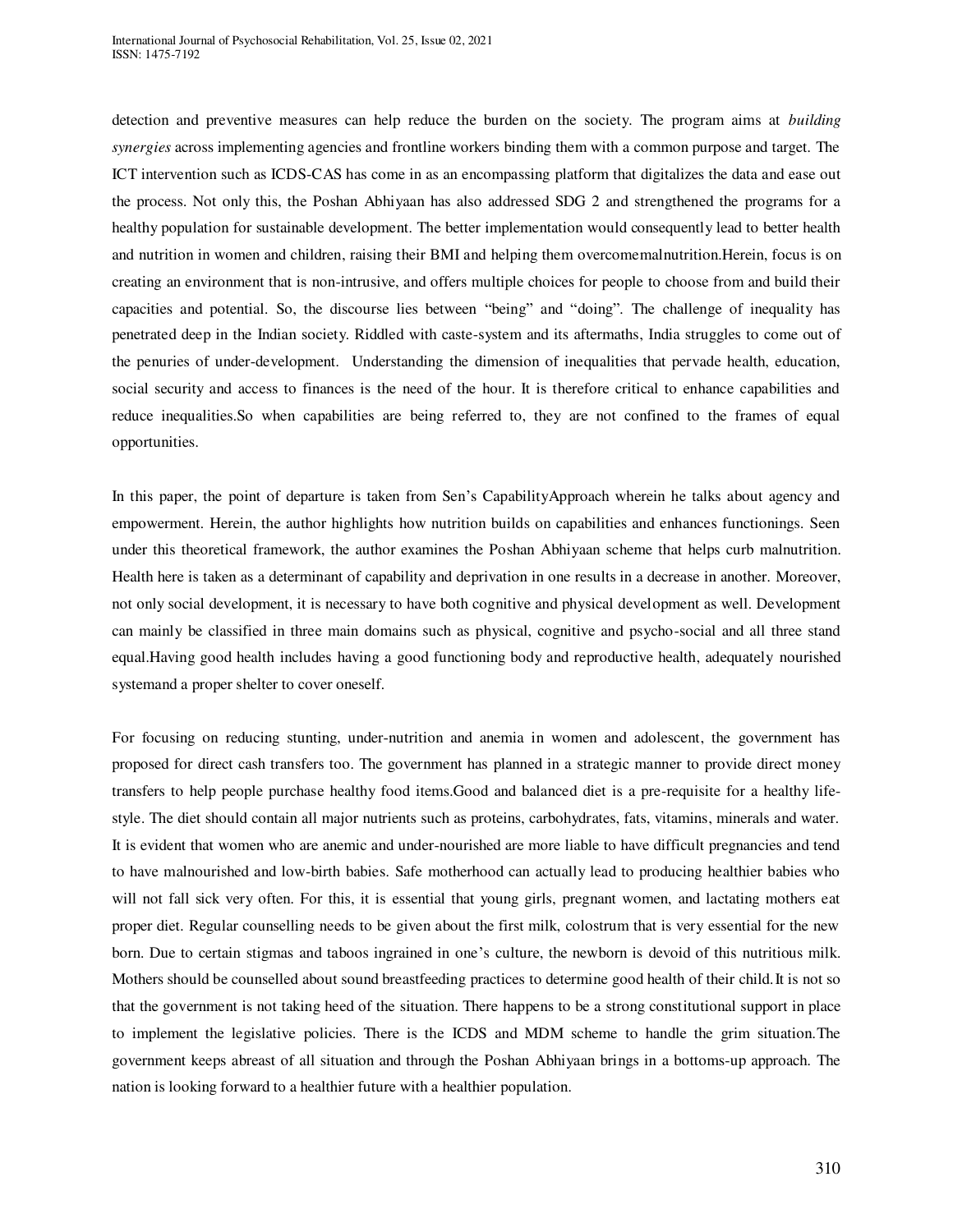## **References**

- Alkire, Sabina. (2002). *Valuing Freedoms: Sen's Capability Approach and Poverty Reduction,* Oxford University Press.
- Census of India (2011). Census of India, Office of the Registrar General & Census Commissioner, New Delhi.
- Clark, David Alexander. (2002). *Visions of Development: A Study of Human Values,* Cheltenham: Edward Elgar.
- Deneulin, Severine and Frances, Stewart. (2002). Amartya Sen's contribution to development thinking, *Studies in Comparative International development.* 37 (2):61-70.
- Development Initiatives, 2017. Global Nutrition Report 2017: Nourishing the SDGs. Bristol, UK: Development Initiatives.
- Dreze, Jean and Sen, Amartya (2002). *India: Development and Participation*, 2nd edition, OUP.
- Global Nutrition Report (2018). Retrieved from [https://globalnutritionreport.org/reports/global-nutrition](https://globalnutritionreport.org/reports/global-nutrition-report-2018/burden-malnutrition/)[report-2018/burden-malnutrition/](https://globalnutritionreport.org/reports/global-nutrition-report-2018/burden-malnutrition/) on 15th May, 2019.
- Human Development Reports Data retrieved from<http://hdr.undp.org/en/content/what-human-development> on 14th May, 2019
- International Institute for Population Sciences (IIPS) and ICF. 2017. National Family Health Survey (NFHS-4), 2015-16: India. Mumbai: IIPS.
- International Institute for Population Sciences (IIPS) and Macro International. 2007. National Family Health Survey (NFHS-3), 2005–06: India: Volume I. Mumbai: IIPS.
- Moser, Caroline and Norton, Andy. (2001). *To claim our rights: Livelihoods security, human rights and sustainable development,* London: Overseas Development Institute.
- Nussbaum, Martha. (2000). *Women and Child Development: The Capabilities Approach.* Cambridge: Cambridge University Press.
- Sen, Amartya (1999). *Development as Freedom.* Oxford: OUP.
- Welzel C., Inglehart R., Klingemann H. D. (2003). *The theory of human development: A cross-cultural analysis.* European Journal of Political Research. 42: 341–379.

\*\*\*

# **About the author**

Dr. Sonal Mobar Roy is an Assistant Professor at the Centre for Post-Graduate Studies and Distance Education, National Institute of Rural Development and Panchayati Raj, Hyderabad, India. She has been conducting research projects for studying the domains of education and health in rural India and understanding the social inequalities and social exclusion present in the society. She earned her PhD in Sociology from the Department of Humanities and Social Sciences, Indian Institute of Technology Kanpur, one of the premier institutes in India. Her research interests include Sociology of Education and Health, Culture Studies, Rural Development, Ethnography and Crowdsourcing.